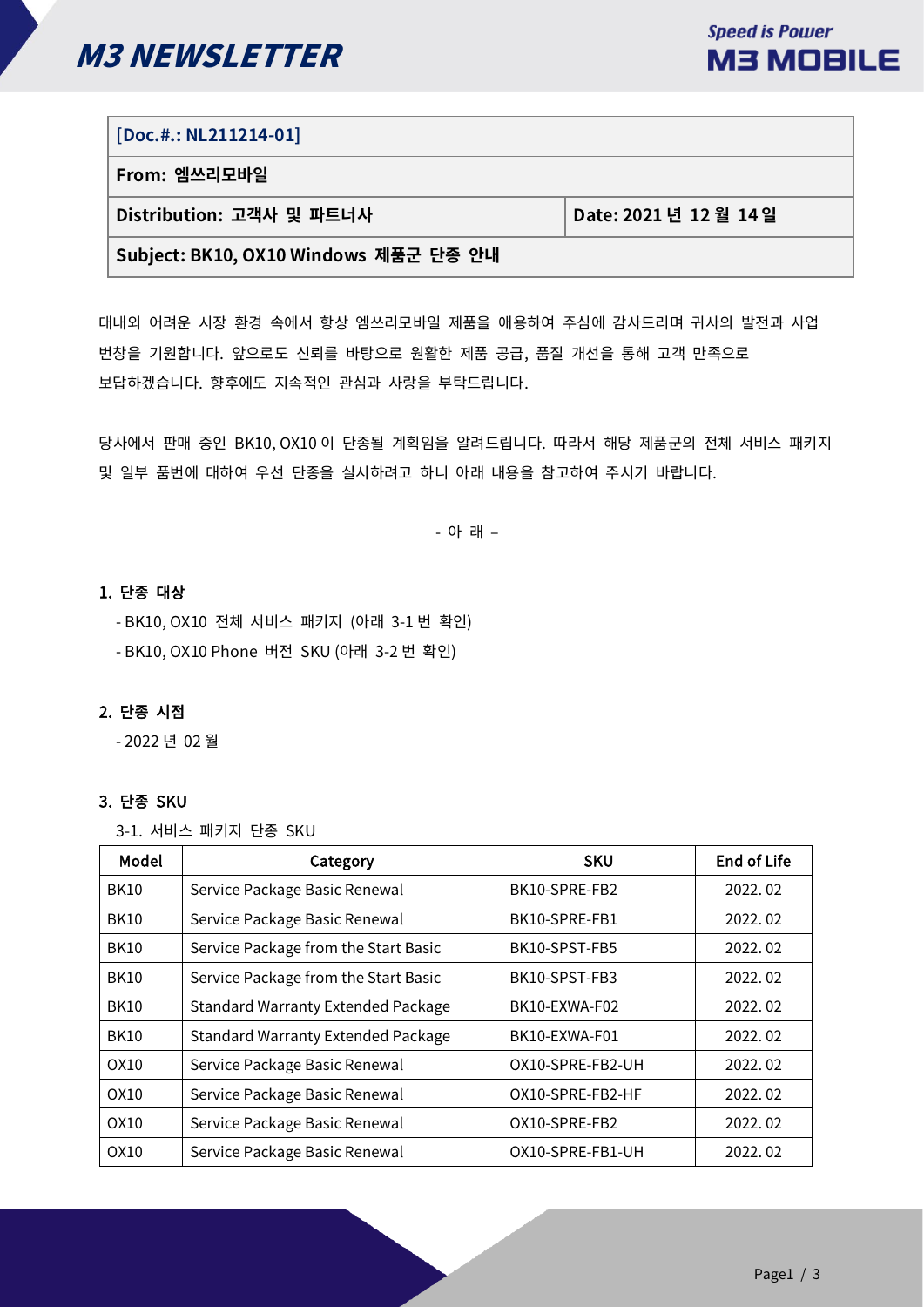# M3 NEWSLETTER

# **Speed is Power M3 MOBILE**

| OX10 | Service Package Basic Renewal             | OX10-SPRE-FB1-HF | 2022.02 |
|------|-------------------------------------------|------------------|---------|
| OX10 | Service Package Basic Renewal             | OX10-SPRE-FB1    | 2022.02 |
| OX10 | Service Package from the Start Basic      | OX10-SPST-FB5-UH | 2022.02 |
| OX10 | Service Package from the Start Basic      | OX10-SPST-FB5-HF | 2022.02 |
| OX10 | Service Package from the Start Basic      | OX10-SPST-FB5    | 2022.02 |
| OX10 | Service Package from the Start Basic      | OX10-SPST-FB3-UH | 2022.02 |
| OX10 | Service Package from the Start Basic      | OX10-SPST-FB3-HF | 2022.02 |
| OX10 | Service Package from the Start Basic      | OX10-SPST-FB3    | 2022.02 |
| OX10 | <b>Standard Warranty Extended Package</b> | OX10-EXWA-F02-UH | 2022.02 |
| OX10 | <b>Standard Warranty Extended Package</b> | OX10-EXWA-F02-HF | 2022.02 |
| OX10 | <b>Standard Warranty Extended Package</b> | OX10-EXWA-F02    | 2022.02 |
| OX10 | <b>Standard Warranty Extended Package</b> | OX10-EXWA-F01-UH | 2022.02 |
| OX10 | <b>Standard Warranty Extended Package</b> | OX10-EXWA-F01-HF | 2022.02 |
| OX10 | <b>Standard Warranty Extended Package</b> | OX10-EXWA-F01    | 2022.02 |

# 3-2. BK10, OX10 Phone 버전 단종 SKU (총 115 개)

| Model               |                  | <b>SKU</b>       |                  | <b>End of Life</b> |
|---------------------|------------------|------------------|------------------|--------------------|
| <b>BK10</b><br>(37) | BK103N-C1CQAE    | BK103N-W1CVAE    | BK103N-C5CQAE    |                    |
|                     | BK103N-C1CQAS    | BK103N-W1CVAS    | BK103N-C5CQAS    |                    |
|                     | BK103N-C1CVAE    | BK103N-W1CVQE    | BK103N-C5CVAE    |                    |
|                     | BK103N-C1CVAS    | BK103N-W1CVQS    | BK103N-C5CVAS    |                    |
|                     | BK103N-C2CQAE    | BK103N-W2CQAE    | BK103N-W5CQAE    |                    |
|                     | BK103N-C2CQAS    | BK103N-W2CQAS    | BK103N-W5CQAS    |                    |
|                     | BK103N-C2CVAE    | BK103N-W2CQQE    | BK103N-W5CQQE    | 2022.02            |
|                     | BK103N-C2CVAS    | BK103N-W2CQQS    | BK103N-W5CQQS    |                    |
|                     | BK103N-W1CQAE    | BK103N-W2CVAE    | BK103N-W5CVAE    |                    |
|                     | BK103N-W1CQAS    | BK103N-W2CVAS    | BK103N-W5CVAS    |                    |
|                     | BK103N-W1CQQE    | BK103N-W2CVQE    | BK103N-W5CVQE    |                    |
|                     | BK103N-W1CQQS    | BK103N-W2CVQS    | BK103N-W5CVQS    |                    |
|                     |                  |                  | BK103N-W0CVAE    |                    |
| <b>OX10</b><br>(74) | OX113N-C1CQAS    | OX113N-W1CVAS    | OX113N-C5CQAS-HF |                    |
|                     | OX113N-C1CQAS-HF | OX113N-W1CVAS-HF | OX113N-C5CQAS-UE |                    |
|                     | OX113N-C1CQAS-UF | OX113N-W1CVAS-UF | OX113N-C5CQAS-UF |                    |
|                     | OX113N-C1CQAS-UE | OX113N-W1CVAS-UE | OX113N-C5CVAS    | 2022.02            |
|                     | OX113N-C1CVAS    | OX113N-W1CVQS    | OX113N-C5CVAS-HF |                    |
|                     | OX113N-C1CVAS-HF | OX113N-W1CVQS-HF | OX113N-C5CVAS-UE |                    |
|                     | OX113N-C1CVAS-UF | OX113N-W1CVQS-UF | OX113N-C5CVAS-UF |                    |